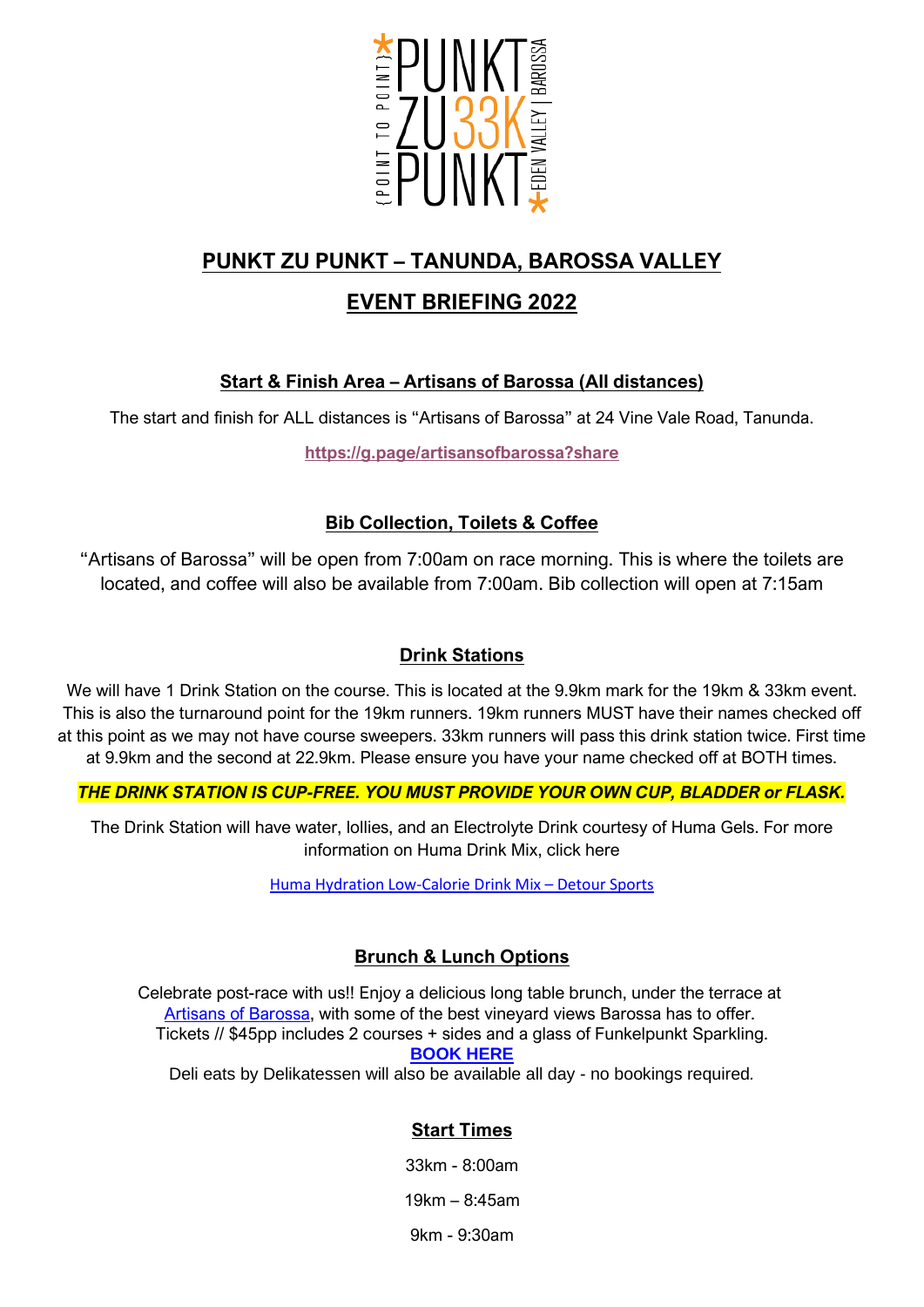#### **Cut-Off Times**

All cut-off times are at 1:00pm. This means 5 hours for 33km, 4.25 hours for 19km and 3.5 hours for 9km

#### **Race Numbers**

At the time of printing, we have 116 registered runners. Here is the breakdown –

33km – 65, 19km – 29, 9km - 23

#### **Race Day Entries**

Unfortunately, we are not able to accept entries on the day.

#### **Course Markers**

Please look for Blue & White directions markers (arrows) on course. There will also be some blue & white marking ribbon attached to trees along the way. We have Red & White X's to signal a wrong way.

## **What if I am injured and need to withdraw?**

The phone numbers for the race director and first aid are printed on the back of your race bibs. Please call first aid in the case of injury and call the race director for any other emergency. If you are very severely injured and cannot move i.e., broken leg or ankle etc it is best to phone 000 first. The phone numbers to save in your phone are –

Race Director (Brett) 0403 323 198

First Aid (Susan) 0412 466 972

Emergency (Police) 000

## **Medal Presentations and Random Prize Draw**

The top-3 place getters, Male & Female in the 33km, 19km & 9km will be presented with commemorative medals. All 33km finishers will also receive a finishers medal and a complimentary bottle of wine from Chaffey Bros. Medal presentations will be decided on the day, but it could be around 11:30am

## **Animals on Course**

Dogs or any other household pets are *NOT* permitted during the race for the safety of all runners. The only exception to this is for Assistance Dogs.

#### **Volunteers**

We have an amazing team of volunteers who are very generously giving up their time to help make this event happen. Please treat them with the respect they deserve. Any verbal or physical abuse towards a volunteer will not be tolerated and can result in disqualification.